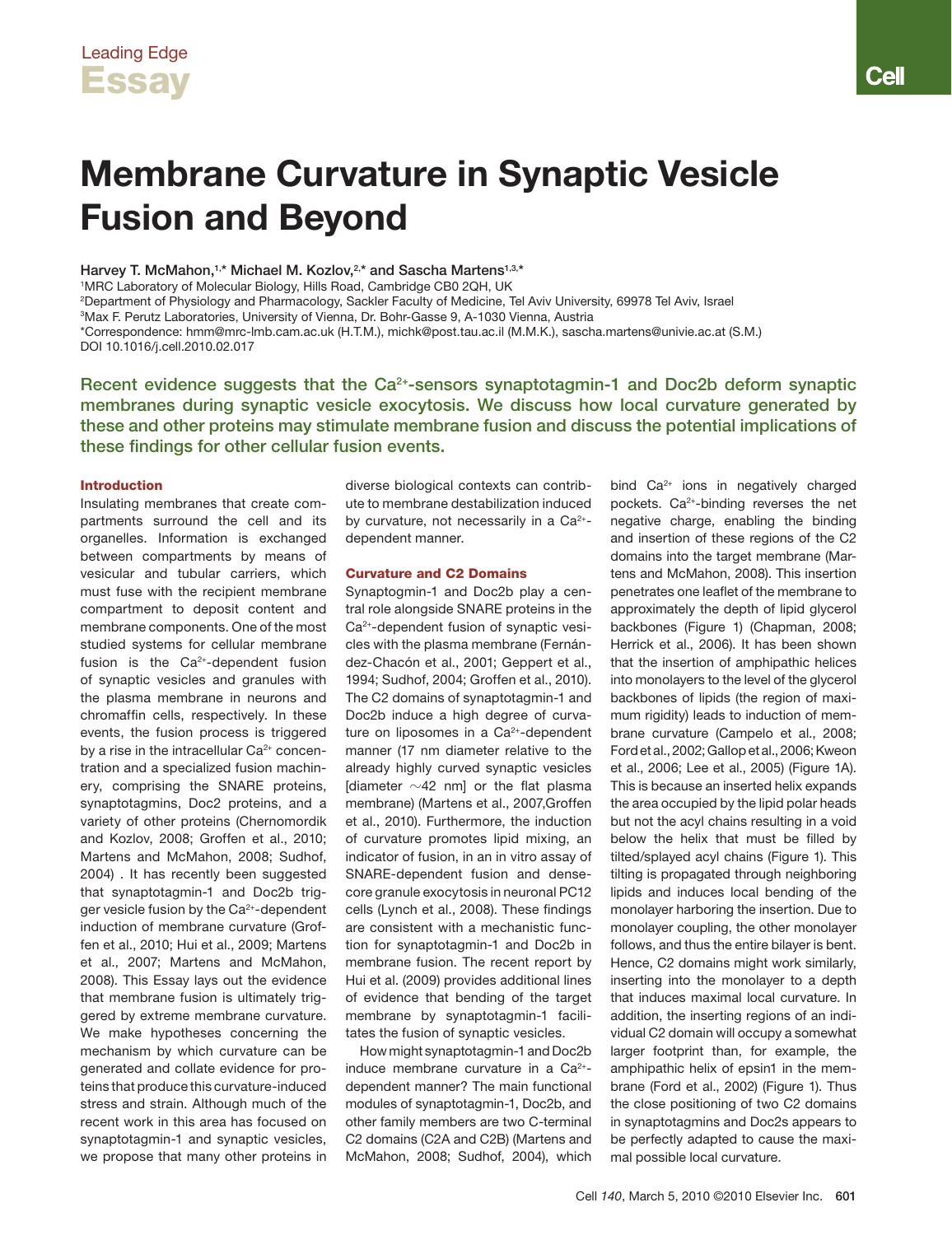

#### Figure 1. Models of Membrane Bending and Fusion

(A) An amphipathic helix, such as found in epsin or endophilin, is shown to insert into the most rigid part of a membrane leaflet to a depth approaching the lipid glycerol backbones. The adjacent hydrocarbon chains tilt and splay to fill the resulting void and drive the generation of local curvature. The picture illustrates the insertion of helix-0 from epsin-1 (PDB: 1h0a) (Ford et al., 2002), and the lipid and structure are to scale. (B) Membrane-inserting C2 domains, illustrated by the synaptotagmin-1 C2B domain (PDB: 1uow), occupy a

similar position in the membrane to amphipathic helices but are more bulky than a four-turn helix (taking into account the complete volume) and because of this are likely to be more effective at generating curvature.

(C) Response of the surrounding lipids to a wedge-like hydrophobic insertion (amphipathic helix or C2 domain). Lipid tilting could result in an increased membrane curvature that is quickly dissipated on either side of the insertion.

(D) Two insertions, when tethered close to each other, could result in high curvature between the wedges. High curvature in this region is not stabilized by insertions and because of this would likely give rise to local instability and transient "hydrophobic-defects," where the hydrophobic phase of the membrane is exposed.

(E) Propagation of an insertion in a circular direction (as in the SNARE organization of vesicle fusion) would result in a region of high curvature that we refer to as the "end cap.

(F) Propagation of insertions in a longitudinal direction would result in a ridge of high curvature, and if also propagated in a circular direction could create a membrane tubule.

(G) Propagation of insertions in both circular and longitudinal directions would create membrane tubules. Tubules created by insertions of synaptotamin-1 C2AB domains (see panel) and Doc2b C2AB domains have end caps with diameters of 17 nm (Martens et al., 2007; Groffen et al., 2010).

(H) Theoretical calculation of the dependence of energy released by formation of the hemifusion stalk on the curvature of the end cap.

Models are drawn in CCP4-MG freely available from http://www.ysbl.york.ac.uk/~ccp4mg/.

Each C2 domain, and in fact any other insertion, will cause only a localized curvature, but the effects of insertions are additive. Therefore, large-scale deformations of the membrane, such as seen for tubulated liposomes, can be achieved by a sufficiently high density of C2 domains on the membrane. In fact, we estimated that in order to induce and stabilize a tubule with a diameter of 17 nm (external surface of the outer monolayer), less then 30% of the membrane surface area has to be covered by C2 domains (Martens et al., 2007). Given that the C2 domains within a dimer are coupled, the dimer has a higher avidity for the membrane than two separate C2 monomers. As a result, at a given overall C2 domain concentration, more dimeric protein will be membrane bound compared to the monomeric C2 domains. This may be the reason why we observed a much more efficient induction of membrane curvature for a synaptotagmin-1 fragment containing both the C2A and C2B domains (Martens et al., 2007). Also, given a high enough concentration, individual C2 domains should also be able to induce curvature, as has recently been shown for isolated C2B domains (Hui et al., 2009). It is also possible that the C2A and C2B domains bind to opposing membranes. Thus, the C2A domain may bind the vesicle/granule membrane, while the C2B domain may bind the plasma membrane (Stein et al., 2007). In this orientation, the C2 domains may induce curvature in both membranes destined to fuse. There are a number of proteins with three or more C2 domains (Martens and McMahon, 2008). In principle, this could lead to a greater local concentration of C2 domains and thus the ability to respond to a wider variety of calcium concentrations and also could result in more local curvature with fewer molecules.

In addition to binding to membranes, C2 domains and in particular the C2B domain of synaptotagmin-1 bind to the SNARE proteins, SNAP25 and syntaxin, either in their dimeric state or in complex with synaptobrevin (Chapman, 2008). As the SNARE complex is formed at the future fusion site, this interaction will result in concentration of the synaptotagmin-1 C2 domains, and thus a relatively high surface density of membrane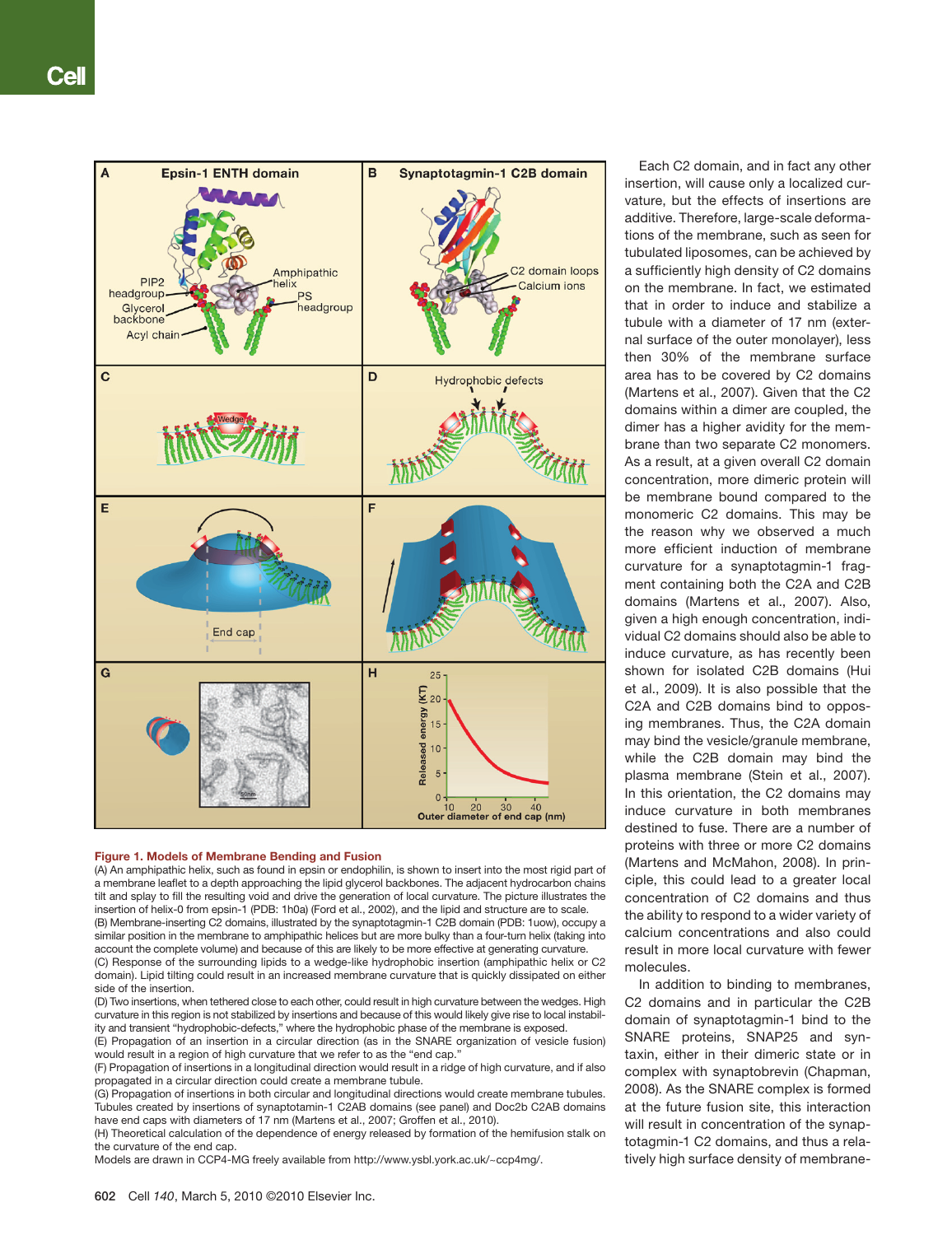inserting C2 domains can be locally achieved. The surface at the opposite end of the C2B domain to its membrane insertion loops has critical arginine residues that may interact with the vesicle membrane (Xue et al., 2008) and might help (alongside SNARE zippering) to reorientate the C2 domain during membrane deformation.

How does high curvature promote fusion? If enough insertions are concentrated around the fusion site (for example synaptotagmins and Doc2s will both be concentrated by binding to SNARE complexes), then a buckle-like structure is predicted to form between the insertions (Figures 1D, 1E, and 2C). The curvature on the top of this structure will dramatically reduce the energy barrier for fusion. Transmembrane proteins are not predicted to occupy the dimpled end-cap. Equally, the synaptotagmin C2 domains are unlikely to occupy the dimple, as they repel each other in order to minimize overall free energy, but yet are restrained locally by the SNARE proteins to which they are bound. Thus, the end cap membrane is highly curved despite the absence of insertions and thus the lipids are under stress. This stress is partially relived during lipid rearrangements accompanying the fusion process, which reduces the overall energy cost of the reaction (Figures 1H and 2).

More specifically, at the first stage, the lipids in the outer monolayer of the end cap reorient to form the hemifusion stalk, the initial structure formed when the apposed monolayers from each bilayer merge (Chernomordik and Kozlov, 2008). This reorientation releases some of the outer-monolayer stress, promoting the stalk formation. Given that the lipids in the end cap inner monolayer are also bent, their reorientation to form the fusion pore releases the next portion of the end cap stress, facilitating formation of the fusion pore. Thus, the curvature stress promotes the formation of the hemifusion intermediate as well as the opening of the fusion pore (Figure 2). In fact, in many biological fusion events, the presence of curvature stress may couple hemifusion and fusion pore opening such that the hemifusion intermediate does not exist for any biologically relevant period of time. There may even be a role for curvature stress beyond fusion pore



#### Figure 2. Membrane Buckling by C2 Domains as a Trigger for Fusion

As the vesicle approaches the membrane in this model, the vesicular SNARE component binds to its SNARE counterparts on the target membrane, resulting in the formation of a complex that pulls the two membranes into close apposition (steps A and B). The C2 domains of synaptotagmin bind to the SNARE complex, potentially helping to complete their zippering into a continuous helix. The C2 domains also insert into the target membrane in a Ca<sup>2+</sup>-dependent manner, resulting in membrane buckling and an unstable membrane region optimally localized for fusion (jagged membrane in step C). As the fusion pore opens, the C2 domains would still be localized to the neck, where they might promote the early stages of fusion pore opening (step D).

opening extending into a limited dilation/ expansion of the fusion pore. This would be the case if the curvature stress is not fully released by opening of the fusion pore and is consistent with the finding that synaptotagmin-1 promotes the expansion of the fusion pore (Lynch et al., 2008). Furthermore, the end cap may define the point of fusion (where many SNARE complexes and bound synaptotagmins participate to define a single fusion point on which many SNAREs can cooperate in synchrony) and may thus allow for nonleaky fusion, an essential requirement for cellular fusion events.

There are a plethora of C2 domaincontaining proteins implicated in synaptic vesicle fusion. Although this might reflect the exquisite  $Ca<sup>2+</sup>$  dependence of synaptic vesicle fusion, it seems unlikely that all of these are proteins directly involved in fusion—some are likely to be both positive and negative regulators of the process. Promotion of positive curvature at the site of fusion (via SNARE protein interactions for example) would promote fusion whereas C2 domains that do not insert into the membrane but are localized to the SNAREs may inhibit fusion.

Although C2 domain proteins can trigger membrane stress and are prevalent in the nervous system, this does not mean that they are the only effectors of curvature. It is possible (and indeed likely) that SNAREs or other proteins involved in the process might also promote the same types of changes in curvature.

## Curvature and SNARE Proteins

SNARE proteins play a key role in many membrane fusion events (contributing directionality, energy, and specificity), and we believe will contribute to high curvature intermediates both directly and indirectly (for example via localizing the C2 domains of synaptotagmins) (Figure 2). Each of the two membranes being fused contributes at least one SNARE motif (helix)-containing transmembrane anchored protein to a very stable SNARE complex of four helices that tether apposed membranes together. In vitro, these proteins alone can catalyze lipid mixing in an assay for liposome fusion and so are thought to be the "minimal" fusion machinery (Weber et al., 1998). The SNARE helices are separated from the membrane by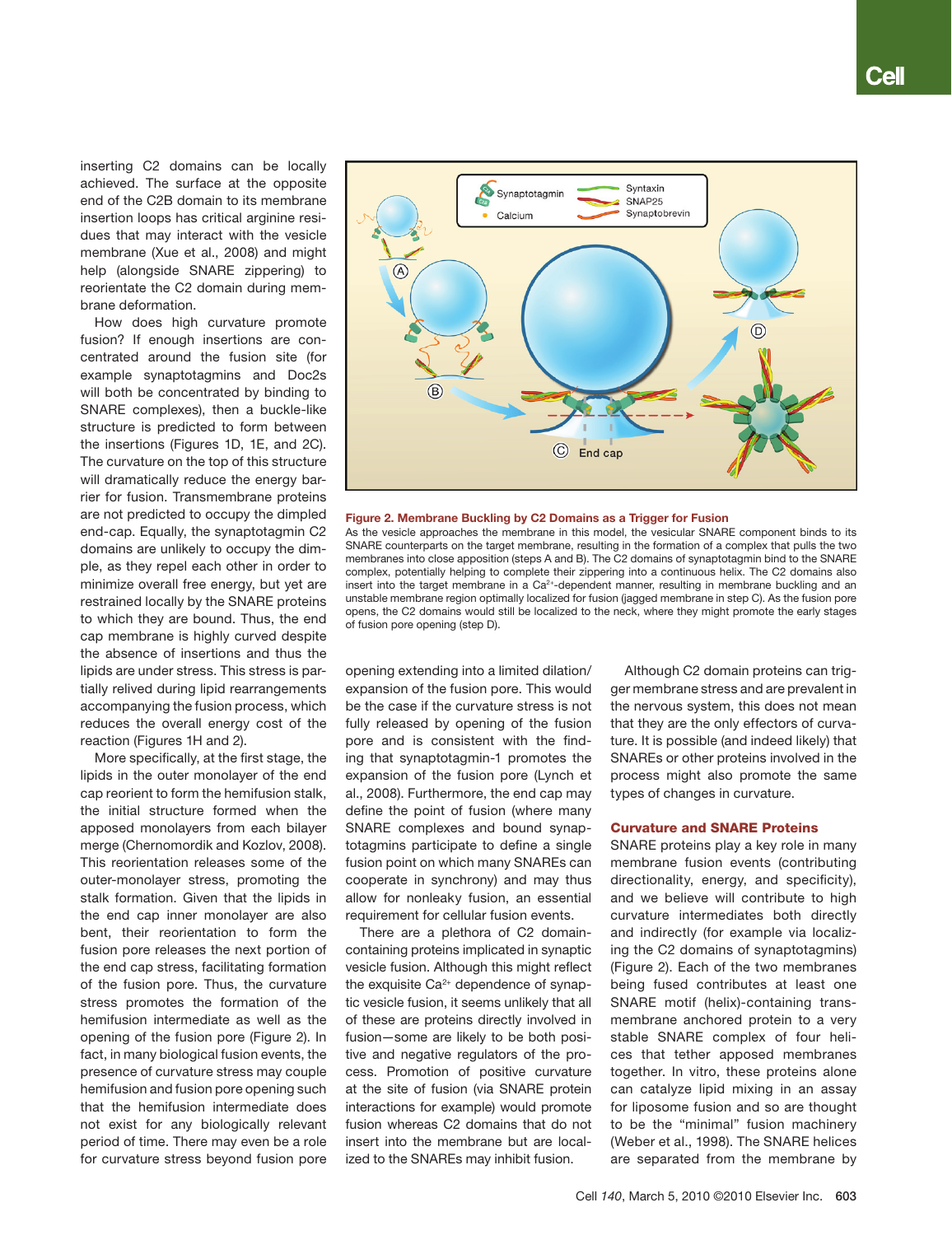linker regions, but a recent study provides evidence that a continuous helical bundle can form right up to the transmembrane domain through this linker region and into the transmembrane helices, leaving no flexible domain between the SNARE helices and the membrane. This suggests that the force of SNARE complex formation may be transmitted right into the membrane (Stein et al., 2009) in the form of a bending stress that makes the membranes bulge toward each other promoting fusion. The fact that the proteins can form such a conformation implies that the SNARE proteins contribute to forcing the membranes through their high curvature intermediate. The extent to which the SNAREs pull the fusing membranes together is currently unclear as the rigidity of the linker between the SNARE motif and the transmembrane domain remains unknown. Regardless, the curvature induced by the formation of the continuous SNARE complex will act in the same direction as the  $Ca<sup>2+</sup>$ dependent curvature induced by C2 domains. It is possible that the linker region of the SNAREs by itself is not rigid enough to bend the membrane and that the accompanying curvature induced by synaptotagmin-1 and Doc2b enables the SNARE complex to extend into the membrane and create a bulge in the latter. Moreover, Ca<sup>2+</sup>-dependent binding of synaptotagmin to SNAREs may stabilize this conformation.

# Are SNAREs the Minimal Fusion Machinery?

A long-standing question for cell biologists has been what is the identity of the "fusogen" for a given membrane fusion process. The assumption is that the cellular fusogen would, in analogy to the viral fusion proteins, be the sole molecule that ultimately causes the membranes to fuse. The best candidates for the cellular fusogens are the SNARE proteins, which have been shown to mediate lipid mixing in a membrane fusion assay using reconstituted liposomes (Weber et al., 1998) and between entire cells when the SNAREs are expressed on the cell surface (Hu et al., 2003). Although SNAREs are essential players during the fusion process in vitro and in vivo (Jahn and Scheller, 2006), it is also clear that in vivo there are many proteins that play key roles in synaptic vesicle fusion apart from the SNARE proteins (Rizo and Rosenmund, 2008). Previously, these proteins have been classified according to how they affect fusion kinetics, with some affecting the extent or number of fusion events, whereas others alter the kinetics of an individual fusion event. A plethora of proteins fall in the former category and SNARE proteins, and synaptotagmins fall in the latter.

Hence, the search for "the fusogen" may be in vain as the functions required for efficient, nonleaky fusion may be divided into several polypeptides. This has been elegantly shown for endosome fusion, where the presence of up to 17 proteins is required to achieve physiological rates of fusion (Ohya et al., 2009). The division of labor into several polypeptides is actually not surprising, given that membrane fusion requires several steps. This is equally true for  $Ca<sup>2+</sup>$ -dependent and Ca2+-independent fusion. Thus there must be tethering of the correct membranes into close apposition, a generation of high curvature to destabilize the membranes, and the input of energy and directionality into the system. Although evolution may have repeatedly used the same SNARE modules to achieve fusion of various membranes, the Ca2+-dependent C2 module is largely confined to the nervous system and to a few other fusion events. In all these situations, we suggest that high curvature is an essential ingredient of fusion events, including viral fusion. Viral fusion proteins are often compared to SNARE proteins, and evidence indicates that viral fusion peptides also mediate high curvature (Chernomordik and Kozlov, 2008; Martens and McMahon, 2008).

## Beyond the Synapse?

SNARE proteins are required for endosome-endosome fusion but are not sufficient (Ohya et al., 2009), and it will be interesting to dissect the lipid binding proteins that induce membrane curvature in this context. The tethering factor EEA1 is a good candidate, as it interacts with SNAREs and inserts into membranes (Brunecky et al., 2005; Simonsen et al., 1999). It should not be a requirement that local curvature is induced after tethering but might equally occur before

tethering, assuming that the curvature can be stabilized. This could occur with oligomeric proteins that prefer or generate high curvatures. For example, during cell plate formation in plant root cells, dynamins tubulate membranes that subsequently fuse (Gu and Verma, 1997) and mitochondrial fusion requires tubulation proteins of the mitofusin family (Hales and Fuller, 1997). Here again, these proteins likely give rise to the high curvature and unstable caps where fusion is more likely to take place. In a more recent example, atlastins (dynamin-like proteins) are shown to act as fusion proteins for endoplasmic reticulum networks (Orso et al., 2009). In the case of synaptic vesicle fusion, the curvature intermediate is small and transient and will therefore not be visualized by light microscopy. In contrast, the occurrence of transient high curvature intermediates in vivo has been seen for the transfer of material between organelles (Bright et al., 2005).

Now that we appreciate that SNARE proteins are involved in scaffolding many different fusion events, the search must be refocused toward finding the proteins that induce curvature. Of equal urgency is to understand the fusion events for which there are no confirmed molecular players. In most cases the "fusion protein" may in fact be a complex or assembly of multiple proteins, and given that shallow membrane insertions promote fusion in vitro, it will be important to look out for amphipathic helices and other types of shallow insertions in the generation of curvature.

# References

Bright, N.A., Gratian, M.J., and Luzio, J.P. (2005). Curr. Biol. *15*, 360–365.

Brunecky, R., Lee, S., Rzepecki, P.W., Overduin, M., Prestwich, G.D., Kutateladze, A.G., and Kutateladze, T.G. (2005). Biochemistry *44*, 16064–16071.

Campelo, F., McMahon, H.T., and Kozlov, M.M. (2008). Biophys. J. *95*, 2325–2339.

Chapman, E.R. (2008). Annu. Rev. Biochem. *77*, 615–641.

Chernomordik, L.V., and Kozlov, M.M. (2008). Nat. Struct. Mol. Biol. *15*, 675–683.

Fernández-Chacón, R., Königstorfer, A., Gerber, S.H., García, J., Matos, M.F., Stevens, C.F., Brose, N., Rizo, J., Rosenmund, C., and Südhof, T.C.